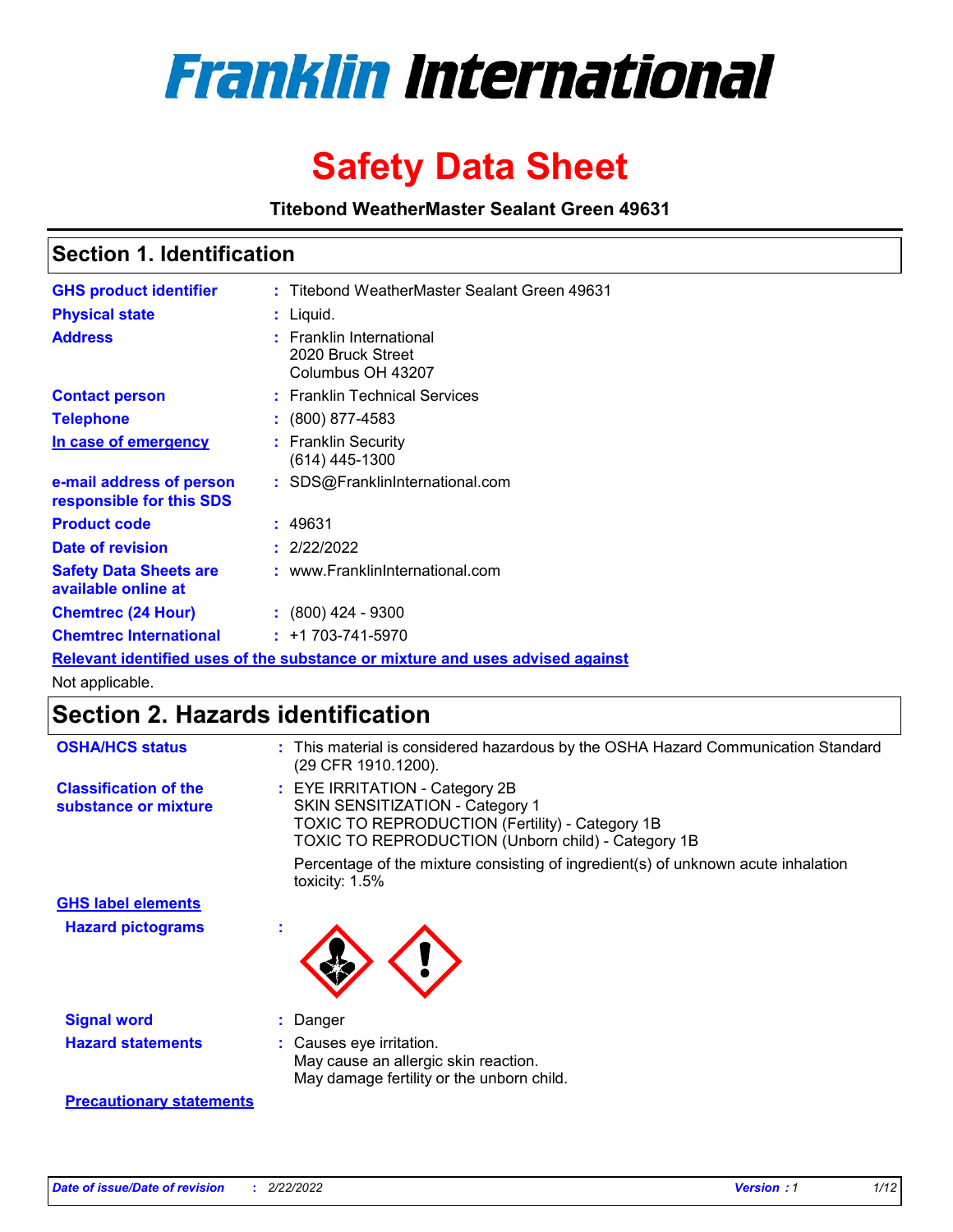### **Section 2. Hazards identification**

| <b>Prevention</b>                          | : Obtain special instructions before use. Do not handle until all safety precautions have<br>been read and understood. Wear protective gloves. Wear eye or face protection.<br>Wear protective clothing. Avoid breathing vapor. Wash hands thoroughly after handling.<br>Contaminated work clothing must not be allowed out of the workplace.                                                        |
|--------------------------------------------|------------------------------------------------------------------------------------------------------------------------------------------------------------------------------------------------------------------------------------------------------------------------------------------------------------------------------------------------------------------------------------------------------|
| <b>Response</b>                            | : IF exposed or concerned: Get medical attention. IF ON SKIN: Wash with plenty of<br>soap and water. Wash contaminated clothing before reuse. If skin irritation or rash<br>occurs: Get medical attention. IF IN EYES: Rinse cautiously with water for several<br>minutes. Remove contact lenses, if present and easy to do. Continue rinsing. If eye<br>irritation persists: Get medical attention. |
| <b>Storage</b>                             | : Store locked up.                                                                                                                                                                                                                                                                                                                                                                                   |
| <b>Disposal</b>                            | : Dispose of contents and container in accordance with all local, regional, national and<br>international regulations.                                                                                                                                                                                                                                                                               |
| <b>Hazards not otherwise</b><br>classified | : Product generates methanol during cure.                                                                                                                                                                                                                                                                                                                                                            |
|                                            |                                                                                                                                                                                                                                                                                                                                                                                                      |

### **Section 3. Composition/information on ingredients**

| <b>Substance/mixture</b><br>Mixture                  |               |                     |
|------------------------------------------------------|---------------|---------------------|
| <b>Ingredient name</b>                               | $\frac{9}{6}$ | <b>CAS number</b>   |
| 3-aminopropyltriethoxysilane<br>Dibutyltin dilaurate | ≤3<br>$≤0.3$  | 919-30-2<br>77-58-7 |

Any concentration shown as a range is to protect confidentiality or is due to batch variation.

**There are no additional ingredients present which, within the current knowledge of the supplier and in the concentrations applicable, are classified as hazardous to health or the environment and hence require reporting in this section.**

**Occupational exposure limits, if available, are listed in Section 8.**

### **Section 4. First aid measures**

| <b>Description of necessary first aid measures</b> |                                                                                                                                                                                                                                                                                                                                                                                                                                                                                                                                                                                                                                                                                                                                                                           |  |  |  |
|----------------------------------------------------|---------------------------------------------------------------------------------------------------------------------------------------------------------------------------------------------------------------------------------------------------------------------------------------------------------------------------------------------------------------------------------------------------------------------------------------------------------------------------------------------------------------------------------------------------------------------------------------------------------------------------------------------------------------------------------------------------------------------------------------------------------------------------|--|--|--|
| <b>Eye contact</b>                                 | : Immediately flush eyes with plenty of water, occasionally lifting the upper and lower<br>eyelids. Check for and remove any contact lenses. Continue to rinse for at least 10<br>minutes. If irritation persists, get medical attention.                                                                                                                                                                                                                                                                                                                                                                                                                                                                                                                                 |  |  |  |
| <b>Inhalation</b>                                  | : Remove victim to fresh air and keep at rest in a position comfortable for breathing. If<br>not breathing, if breathing is irregular or if respiratory arrest occurs, provide artificial<br>respiration or oxygen by trained personnel. It may be dangerous to the person providing<br>aid to give mouth-to-mouth resuscitation. Get medical attention. If unconscious, place<br>in recovery position and get medical attention immediately. Maintain an open airway.<br>Loosen tight clothing such as a collar, tie, belt or waistband. In case of inhalation of<br>decomposition products in a fire, symptoms may be delayed. The exposed person may<br>need to be kept under medical surveillance for 48 hours.                                                       |  |  |  |
| <b>Skin contact</b>                                | : Wash with plenty of soap and water. Remove contaminated clothing and shoes. Wash<br>contaminated clothing thoroughly with water before removing it, or wear gloves.<br>Continue to rinse for at least 10 minutes. Get medical attention. In the event of any<br>complaints or symptoms, avoid further exposure. Wash clothing before reuse. Clean<br>shoes thoroughly before reuse.                                                                                                                                                                                                                                                                                                                                                                                     |  |  |  |
| <b>Ingestion</b>                                   | : Wash out mouth with water. Remove dentures if any. Remove victim to fresh air and<br>keep at rest in a position comfortable for breathing. If material has been swallowed and<br>the exposed person is conscious, give small quantities of water to drink. Stop if the<br>exposed person feels sick as vomiting may be dangerous. Do not induce vomiting<br>unless directed to do so by medical personnel. If vomiting occurs, the head should be<br>kept low so that vomit does not enter the lungs. Get medical attention. Never give<br>anything by mouth to an unconscious person. If unconscious, place in recovery position<br>and get medical attention immediately. Maintain an open airway. Loosen tight clothing<br>such as a collar, tie, belt or waistband. |  |  |  |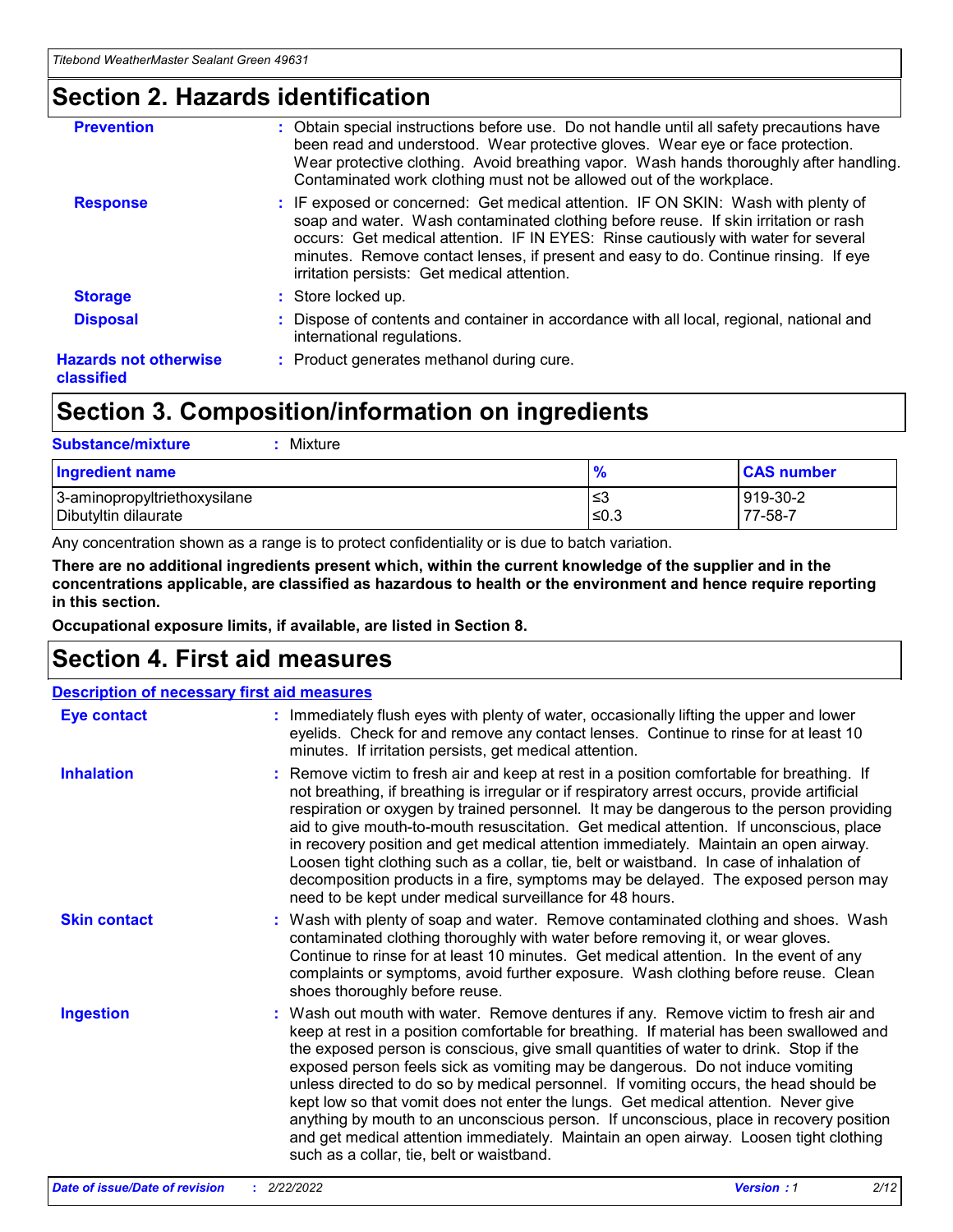## **Section 4. First aid measures**

| Most important symptoms/effects, acute and delayed                                          |                                                                                                                             |                                                                                                                                                                                                                                                                                                                                                                                                                 |  |  |
|---------------------------------------------------------------------------------------------|-----------------------------------------------------------------------------------------------------------------------------|-----------------------------------------------------------------------------------------------------------------------------------------------------------------------------------------------------------------------------------------------------------------------------------------------------------------------------------------------------------------------------------------------------------------|--|--|
| <b>Potential acute health effects</b>                                                       |                                                                                                                             |                                                                                                                                                                                                                                                                                                                                                                                                                 |  |  |
| <b>Eye contact</b>                                                                          |                                                                                                                             | : May cause eye irritation.                                                                                                                                                                                                                                                                                                                                                                                     |  |  |
| <b>Inhalation</b>                                                                           |                                                                                                                             | : No known significant effects or critical hazards.                                                                                                                                                                                                                                                                                                                                                             |  |  |
| <b>Skin contact</b>                                                                         |                                                                                                                             | : May cause skin irritation.                                                                                                                                                                                                                                                                                                                                                                                    |  |  |
| <b>Ingestion</b>                                                                            |                                                                                                                             | : No known significant effects or critical hazards.                                                                                                                                                                                                                                                                                                                                                             |  |  |
| <b>Over-exposure signs/symptoms</b>                                                         |                                                                                                                             |                                                                                                                                                                                                                                                                                                                                                                                                                 |  |  |
| <b>Eye contact</b>                                                                          |                                                                                                                             | : Adverse symptoms may include the following:<br>irritation<br>watering<br>redness                                                                                                                                                                                                                                                                                                                              |  |  |
| <b>Inhalation</b>                                                                           |                                                                                                                             | : Adverse symptoms may include the following:<br>reduced fetal weight<br>increase in fetal deaths<br>skeletal malformations                                                                                                                                                                                                                                                                                     |  |  |
| <b>Skin contact</b>                                                                         |                                                                                                                             | : Adverse symptoms may include the following:<br>irritation<br>redness<br>reduced fetal weight<br>increase in fetal deaths<br>skeletal malformations                                                                                                                                                                                                                                                            |  |  |
| <b>Ingestion</b>                                                                            | : Adverse symptoms may include the following:<br>reduced fetal weight<br>increase in fetal deaths<br>skeletal malformations |                                                                                                                                                                                                                                                                                                                                                                                                                 |  |  |
| <b>Indication of immediate medical attention and special treatment needed, if necessary</b> |                                                                                                                             |                                                                                                                                                                                                                                                                                                                                                                                                                 |  |  |
| <b>Notes to physician</b>                                                                   |                                                                                                                             | : In case of inhalation of decomposition products in a fire, symptoms may be delayed.<br>The exposed person may need to be kept under medical surveillance for 48 hours.                                                                                                                                                                                                                                        |  |  |
| <b>Specific treatments</b>                                                                  |                                                                                                                             | : No specific treatment.                                                                                                                                                                                                                                                                                                                                                                                        |  |  |
| <b>Protection of first-aiders</b>                                                           |                                                                                                                             | : No action shall be taken involving any personal risk or without suitable training. If it is<br>suspected that fumes are still present, the rescuer should wear an appropriate mask or<br>self-contained breathing apparatus. It may be dangerous to the person providing aid to<br>give mouth-to-mouth resuscitation. Wash contaminated clothing thoroughly with water<br>before removing it, or wear gloves. |  |  |

**See toxicological information (Section 11)**

### **Section 5. Fire-fighting measures**

| <b>Extinguishing media</b>                             |                                                                                                                                                                                                     |
|--------------------------------------------------------|-----------------------------------------------------------------------------------------------------------------------------------------------------------------------------------------------------|
| <b>Suitable extinguishing</b><br>media                 | : Use an extinguishing agent suitable for the surrounding fire.                                                                                                                                     |
| <b>Unsuitable extinguishing</b><br>media               | : None known.                                                                                                                                                                                       |
| <b>Specific hazards arising</b><br>from the chemical   | : In a fire or if heated, a pressure increase will occur and the container may burst.                                                                                                               |
| <b>Hazardous thermal</b><br>decomposition products     | : Decomposition products may include the following materials:<br>carbon dioxide<br>carbon monoxide<br>nitrogen oxides<br>metal oxide/oxides                                                         |
| <b>Special protective actions</b><br>for fire-fighters | : Promptly isolate the scene by removing all persons from the vicinity of the incident if<br>there is a fire. No action shall be taken involving any personal risk or without suitable<br>training. |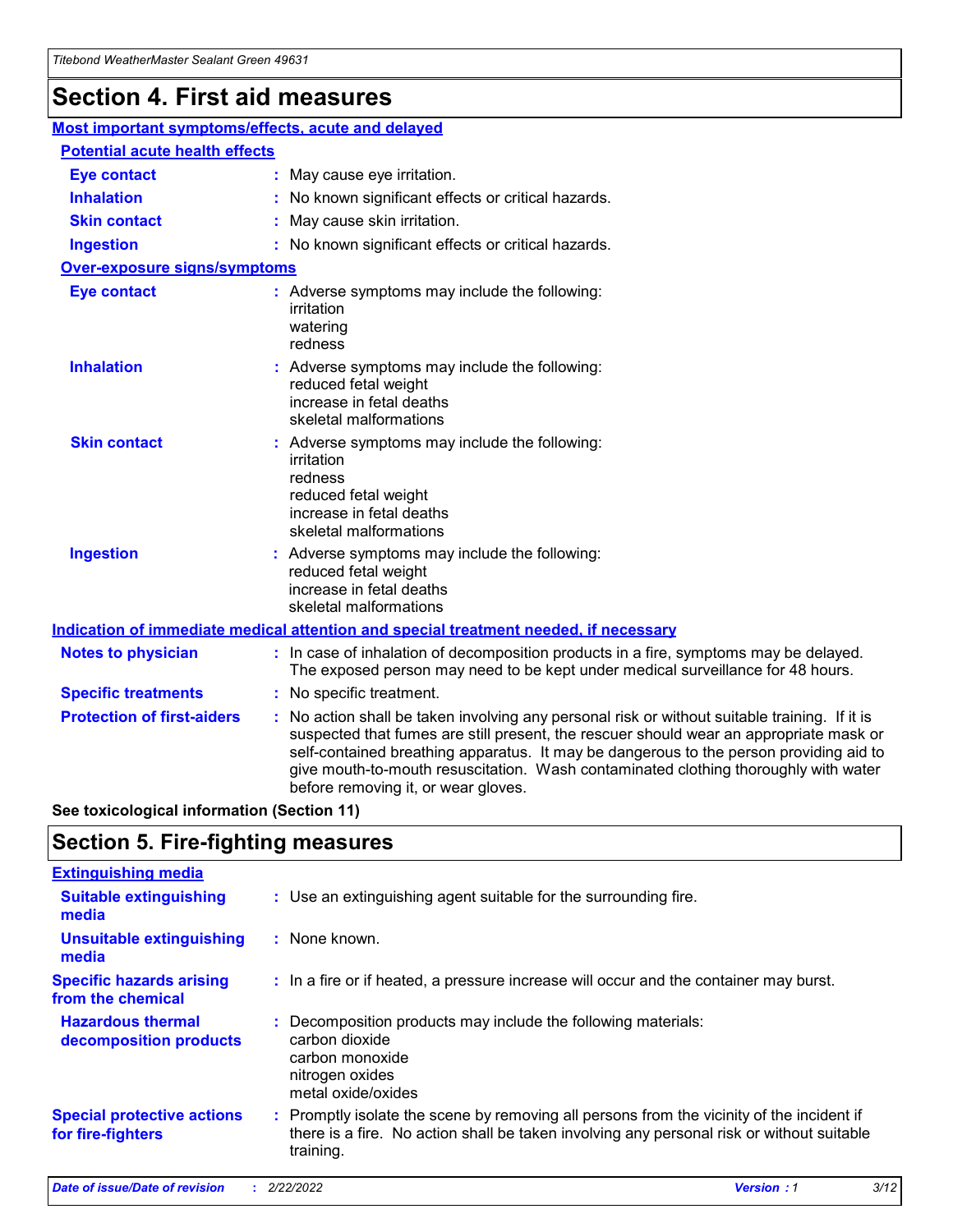### **Section 5. Fire-fighting measures**

**Special protective equipment for fire-fighters** Fire-fighters should wear appropriate protective equipment and self-contained breathing **:** apparatus (SCBA) with a full face-piece operated in positive pressure mode.

### **Section 6. Accidental release measures**

#### **Personal precautions, protective equipment and emergency procedures**

| For non-emergency<br>personnel                               | : No action shall be taken involving any personal risk or without suitable training.<br>Evacuate surrounding areas. Keep unnecessary and unprotected personnel from<br>entering. Do not touch or walk through spilled material. Avoid breathing vapor or mist.<br>Provide adequate ventilation. Wear appropriate respirator when ventilation is<br>inadequate. Put on appropriate personal protective equipment.                                                                                                                                                                                                                                                                                             |
|--------------------------------------------------------------|--------------------------------------------------------------------------------------------------------------------------------------------------------------------------------------------------------------------------------------------------------------------------------------------------------------------------------------------------------------------------------------------------------------------------------------------------------------------------------------------------------------------------------------------------------------------------------------------------------------------------------------------------------------------------------------------------------------|
|                                                              | For emergency responders : If specialized clothing is required to deal with the spillage, take note of any information in<br>Section 8 on suitable and unsuitable materials. See also the information in "For non-<br>emergency personnel".                                                                                                                                                                                                                                                                                                                                                                                                                                                                  |
| <b>Environmental precautions</b>                             | : Avoid dispersal of spilled material and runoff and contact with soil, waterways, drains<br>and sewers. Inform the relevant authorities if the product has caused environmental<br>pollution (sewers, waterways, soil or air).                                                                                                                                                                                                                                                                                                                                                                                                                                                                              |
| <b>Methods and materials for containment and cleaning up</b> |                                                                                                                                                                                                                                                                                                                                                                                                                                                                                                                                                                                                                                                                                                              |
| <b>Small spill</b>                                           | : Stop leak if without risk. Move containers from spill area. Dilute with water and mop up<br>if water-soluble. Alternatively, or if water-insoluble, absorb with an inert dry material and<br>place in an appropriate waste disposal container. Dispose of via a licensed waste<br>disposal contractor.                                                                                                                                                                                                                                                                                                                                                                                                     |
| <b>Large spill</b>                                           | : Stop leak if without risk. Move containers from spill area. Approach release from<br>upwind. Prevent entry into sewers, water courses, basements or confined areas. Wash<br>spillages into an effluent treatment plant or proceed as follows. Contain and collect<br>spillage with non-combustible, absorbent material e.g. sand, earth, vermiculite or<br>diatomaceous earth and place in container for disposal according to local regulations<br>(see Section 13). Dispose of via a licensed waste disposal contractor. Contaminated<br>absorbent material may pose the same hazard as the spilled product. Note: see<br>Section 1 for emergency contact information and Section 13 for waste disposal. |

### **Section 7. Handling and storage**

| <b>Precautions for safe handling</b>                                             |                                                                                                                                                                                                                                                                                                                                                                                                                                                                                                                                                                                                                                                                                                                                                                                                                                                  |
|----------------------------------------------------------------------------------|--------------------------------------------------------------------------------------------------------------------------------------------------------------------------------------------------------------------------------------------------------------------------------------------------------------------------------------------------------------------------------------------------------------------------------------------------------------------------------------------------------------------------------------------------------------------------------------------------------------------------------------------------------------------------------------------------------------------------------------------------------------------------------------------------------------------------------------------------|
| <b>Protective measures</b>                                                       | : Put on appropriate personal protective equipment (see Section 8). Persons with a<br>history of skin sensitization problems should not be employed in any process in which<br>this product is used. Avoid exposure - obtain special instructions before use. Avoid<br>exposure during pregnancy. Do not handle until all safety precautions have been read<br>and understood. Do not get in eyes or on skin or clothing. Do not ingest. Avoid<br>breathing vapor or mist. If during normal use the material presents a respiratory hazard,<br>use only with adequate ventilation or wear appropriate respirator. Keep in the original<br>container or an approved alternative made from a compatible material, kept tightly<br>closed when not in use. Empty containers retain product residue and can be hazardous.<br>Do not reuse container. |
| <b>Advice on general</b><br>occupational hygiene                                 | : Eating, drinking and smoking should be prohibited in areas where this material is<br>handled, stored and processed. Workers should wash hands and face before eating,<br>drinking and smoking. Remove contaminated clothing and protective equipment before<br>entering eating areas. See also Section 8 for additional information on hygiene<br>measures.                                                                                                                                                                                                                                                                                                                                                                                                                                                                                    |
| <b>Conditions for safe storage,</b><br>including any<br><b>incompatibilities</b> | : Store between the following temperatures: 0 to 120 $\degree$ C (32 to 248 $\degree$ F). Store in<br>accordance with local regulations. Store in original container protected from direct<br>sunlight in a dry, cool and well-ventilated area, away from incompatible materials (see<br>Section 10) and food and drink. Store locked up. Keep container tightly closed and<br>sealed until ready for use. Containers that have been opened must be carefully<br>resealed and kept upright to prevent leakage. Do not store in unlabeled containers.<br>Use appropriate containment to avoid environmental contamination. See Section 10 for<br>incompatible materials before handling or use.                                                                                                                                                   |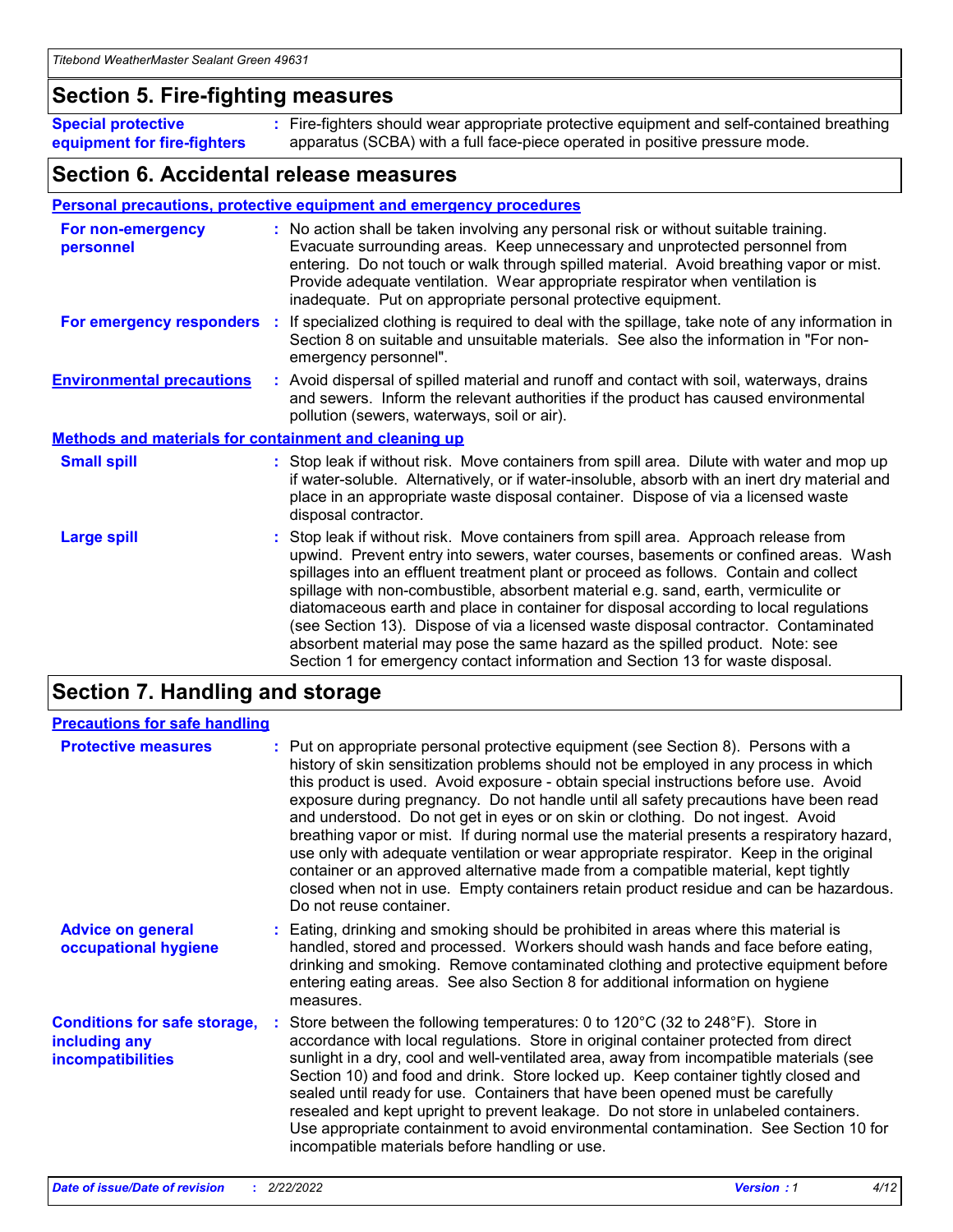## **Section 8. Exposure controls/personal protection**

#### **Control parameters**

#### **Occupational exposure limits**

| <b>Ingredient name</b>                               |    |                        | <b>Exposure limits</b>                                                                                                                                                                                                                                                                                                                                                                                                                                                                                                                                                                                                 |
|------------------------------------------------------|----|------------------------|------------------------------------------------------------------------------------------------------------------------------------------------------------------------------------------------------------------------------------------------------------------------------------------------------------------------------------------------------------------------------------------------------------------------------------------------------------------------------------------------------------------------------------------------------------------------------------------------------------------------|
| 3-aminopropyltriethoxysilane<br>Dibutyltin dilaurate |    |                        | None.<br>ACGIH TLV (United States, 3/2019). Absorbed through skin.<br>Notes: as Sn<br>TWA: 0.1 mg/m <sup>3</sup> , (as Sn) 8 hours.<br>STEL: 0.2 mg/m <sup>3</sup> , (as Sn) 15 minutes.<br>NIOSH REL (United States, 10/2016). Absorbed through skin.<br>Notes: as Sn<br>TWA: 0.1 mg/m <sup>3</sup> , (as Sn) 10 hours.<br>OSHA PEL (United States, 5/2018). Notes: as Sn<br>TWA: $0.1 \text{ mg/m}^3$ , (as Sn) 8 hours.<br>OSHA PEL 1989 (United States, 3/1989). Absorbed through skin.<br>Notes: measured as Sn<br>TWA: 0.1 mg/m <sup>3</sup> , (measured as Sn) 8 hours. Form: Organic                           |
| <b>Appropriate engineering</b><br>controls           |    |                        | : If user operations generate dust, fumes, gas, vapor or mist, use process enclosures,<br>local exhaust ventilation or other engineering controls to keep worker exposure to<br>airborne contaminants below any recommended or statutory limits.                                                                                                                                                                                                                                                                                                                                                                       |
| <b>Environmental exposure</b><br><b>controls</b>     |    |                        | Emissions from ventilation or work process equipment should be checked to ensure<br>they comply with the requirements of environmental protection legislation. In some<br>cases, fume scrubbers, filters or engineering modifications to the process equipment<br>will be necessary to reduce emissions to acceptable levels.                                                                                                                                                                                                                                                                                          |
| <b>Individual protection measures</b>                |    |                        |                                                                                                                                                                                                                                                                                                                                                                                                                                                                                                                                                                                                                        |
| <b>Hygiene measures</b>                              |    |                        | : Wash hands, forearms and face thoroughly after handling chemical products, before<br>eating, smoking and using the lavatory and at the end of the working period.<br>Appropriate techniques should be used to remove potentially contaminated clothing.<br>Contaminated work clothing should not be allowed out of the workplace. Wash<br>contaminated clothing before reusing. Ensure that eyewash stations and safety<br>showers are close to the workstation location.                                                                                                                                            |
| <b>Eye/face protection</b>                           |    |                        | Safety eyewear complying with an approved standard should be used when a risk<br>assessment indicates this is necessary to avoid exposure to liquid splashes, mists,<br>gases or dusts. If contact is possible, the following protection should be worn, unless<br>the assessment indicates a higher degree of protection: chemical splash goggles.                                                                                                                                                                                                                                                                    |
| <b>Skin protection</b>                               |    |                        |                                                                                                                                                                                                                                                                                                                                                                                                                                                                                                                                                                                                                        |
| <b>Hand protection</b>                               |    |                        | : Chemical-resistant, impervious gloves complying with an approved standard should be<br>worn at all times when handling chemical products if a risk assessment indicates this is<br>necessary. Considering the parameters specified by the glove manufacturer, check<br>during use that the gloves are still retaining their protective properties. It should be<br>noted that the time to breakthrough for any glove material may be different for different<br>glove manufacturers. In the case of mixtures, consisting of several substances, the<br>protection time of the gloves cannot be accurately estimated. |
| <b>Body protection</b>                               |    | handling this product. | Personal protective equipment for the body should be selected based on the task being<br>performed and the risks involved and should be approved by a specialist before                                                                                                                                                                                                                                                                                                                                                                                                                                                |
| <b>Other skin protection</b>                         |    |                        | : Appropriate footwear and any additional skin protection measures should be selected<br>based on the task being performed and the risks involved and should be approved by a<br>specialist before handling this product.                                                                                                                                                                                                                                                                                                                                                                                              |
| <b>Respiratory protection</b>                        | ÷. | aspects of use.        | Based on the hazard and potential for exposure, select a respirator that meets the<br>appropriate standard or certification. Respirators must be used according to a<br>respiratory protection program to ensure proper fitting, training, and other important                                                                                                                                                                                                                                                                                                                                                         |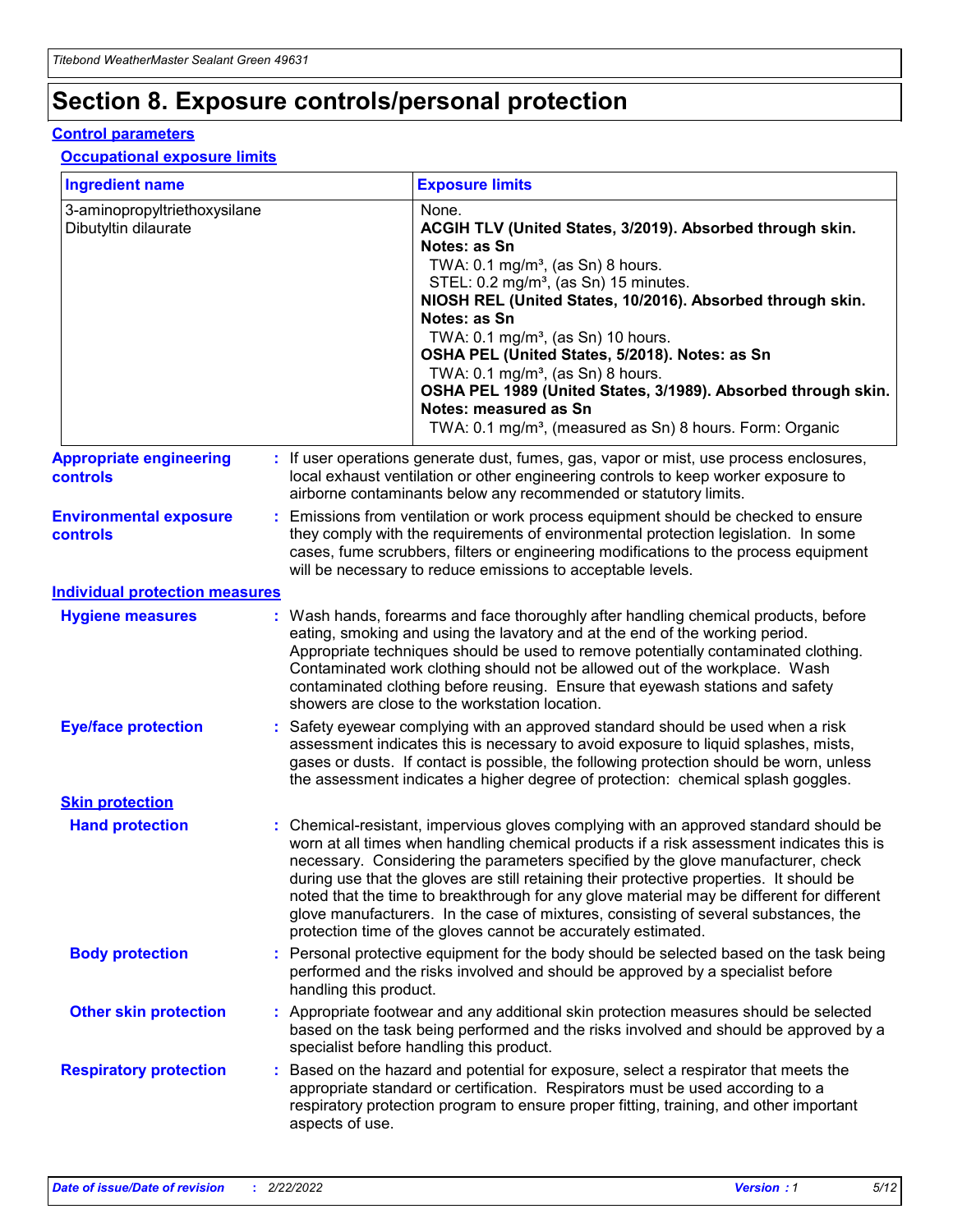### **Section 9. Physical and chemical properties**

#### **Appearance**

| <b>Physical state</b>                             | : Liquid. [Paste.]                                              |
|---------------------------------------------------|-----------------------------------------------------------------|
| Color                                             | Green.                                                          |
| Odor                                              | : None [Slight]                                                 |
| <b>Odor threshold</b>                             | $:$ Not available.                                              |
| рH                                                | : Not applicable.                                               |
| <b>Melting point</b>                              | : Not available.                                                |
| <b>Boiling point</b>                              | : >100°C (>212°F)                                               |
| <b>Flash point</b>                                | : Closed cup: $>200^{\circ}$ C ( $>392^{\circ}$ F) [Setaflash.] |
| <b>Evaporation rate</b>                           | $:$ <1 (butyl acetate = 1)                                      |
| <b>Flammability (solid, gas)</b>                  | : Not available.                                                |
| Lower and upper explosive<br>(flammable) limits   | : Not available.                                                |
| <b>VOC (less water, less</b>                      | $: 0$ g/l                                                       |
| exempt solvents)                                  |                                                                 |
| <b>Volatility</b>                                 | $: 0\%$ (w/w)                                                   |
| <b>Vapor density</b>                              | : Not available.                                                |
| <b>Relative density</b>                           | : 1.4329                                                        |
| <b>Solubility</b>                                 | Insoluble in the following materials: cold water and hot water. |
| <b>Solubility in water</b>                        | : Not available.                                                |
| <b>Partition coefficient: n-</b><br>octanol/water | $:$ Not available.                                              |
| <b>Auto-ignition temperature</b>                  | : Not available.                                                |
| <b>Decomposition temperature</b>                  | : Not available.                                                |

### **Section 10. Stability and reactivity**

| <b>Reactivity</b>                            | : No specific test data related to reactivity available for this product or its ingredients.            |
|----------------------------------------------|---------------------------------------------------------------------------------------------------------|
| <b>Chemical stability</b>                    | : The product is stable.                                                                                |
| <b>Possibility of hazardous</b><br>reactions | : Under normal conditions of storage and use, hazardous reactions will not occur.                       |
| <b>Conditions to avoid</b>                   | : No specific data.                                                                                     |
| <b>Incompatible materials</b>                | : No specific data.                                                                                     |
| <b>Hazardous decomposition</b><br>products   | Under normal conditions of storage and use, hazardous decomposition products should<br>not be produced. |

### **Section 11. Toxicological information**

### **Information on toxicological effects**

#### **Acute toxicity**

| <b>Product/ingredient name</b> | <b>Result</b>           | <b>Species</b> | <b>Dose</b>                | <b>Exposure</b> |
|--------------------------------|-------------------------|----------------|----------------------------|-----------------|
| 3-aminopropyltriethoxysilane   | <b>ILD50 Dermal</b>     | Rabbit         | 4.29 g/kg                  |                 |
| Dibutyltin dilaurate           | ILD50 Oral<br>LD50 Oral | Rat<br>Rat     | $1.57$ g/kg<br>175 $mg/kg$ |                 |
|                                |                         |                |                            |                 |

**Irritation/Corrosion**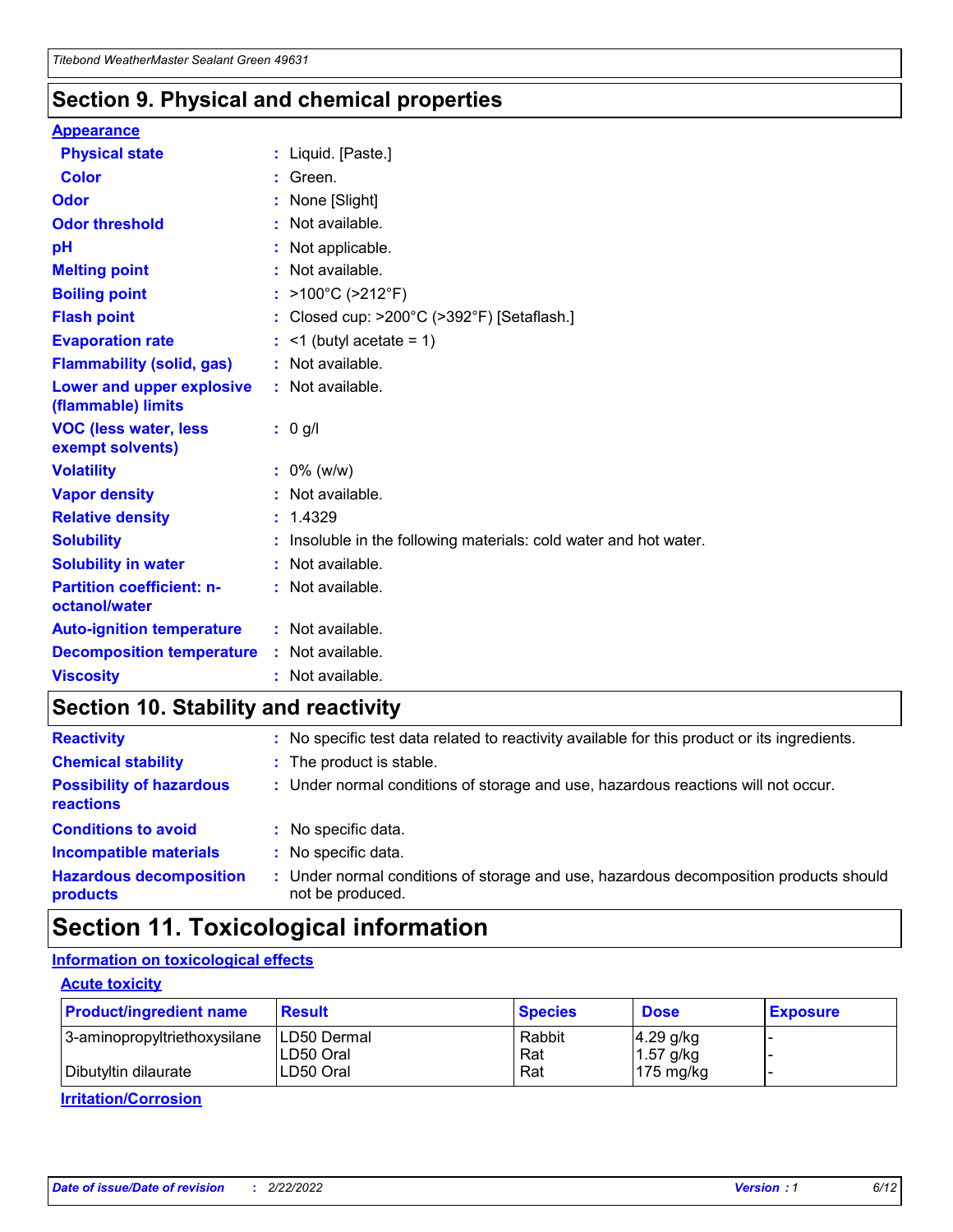## **Section 11. Toxicological information**

| <b>Product/ingredient name</b> | <b>Result</b>            | <b>Species</b> | <b>Score</b> | <b>Exposure</b>           | <b>Observation</b> |
|--------------------------------|--------------------------|----------------|--------------|---------------------------|--------------------|
| 3-aminopropyltriethoxysilane   | Eyes - Mild irritant     | Rabbit         |              | $100$ mg                  |                    |
|                                | Eyes - Severe irritant   | Rabbit         |              | 24 hours 750              |                    |
|                                |                          |                |              | ug                        |                    |
|                                | Skin - Severe irritant   | Rabbit         |              | 24 hours 5                | -                  |
| Dibutyltin dilaurate           | Eyes - Moderate irritant | Rabbit         |              | mq<br><b>24 hours 100</b> |                    |
|                                |                          |                |              | mg                        |                    |
|                                | Skin - Severe irritant   | Rabbit         |              | 500 mg                    |                    |

#### **Sensitization**

Not available.

#### **Mutagenicity**

Not available.

#### **Carcinogenicity**

Not available.

#### **Reproductive toxicity**

Not available.

#### **Teratogenicity**

Not available.

#### **Specific target organ toxicity (single exposure)**

Not available.

#### **Specific target organ toxicity (repeated exposure)**

| <b>Name</b>                                                                  |                                                                                                                             | <b>Category</b> | <b>Route of</b><br>exposure  | <b>Target organs</b> |
|------------------------------------------------------------------------------|-----------------------------------------------------------------------------------------------------------------------------|-----------------|------------------------------|----------------------|
| Dibutyltin dilaurate                                                         |                                                                                                                             | Category 1      | $\qquad \qquad \blacksquare$ | respiratory system   |
| <b>Aspiration hazard</b><br>Not available.                                   |                                                                                                                             |                 |                              |                      |
| <b>Information on the likely</b><br>routes of exposure                       | : Not available.                                                                                                            |                 |                              |                      |
| <b>Potential acute health effects</b>                                        |                                                                                                                             |                 |                              |                      |
| <b>Eye contact</b>                                                           | : May cause eye irritation.                                                                                                 |                 |                              |                      |
| <b>Inhalation</b>                                                            | : No known significant effects or critical hazards.                                                                         |                 |                              |                      |
| <b>Skin contact</b>                                                          | : May cause skin irritation.                                                                                                |                 |                              |                      |
| <b>Ingestion</b>                                                             | : No known significant effects or critical hazards.                                                                         |                 |                              |                      |
| Symptoms related to the physical, chemical and toxicological characteristics |                                                                                                                             |                 |                              |                      |
| <b>Eye contact</b>                                                           | : Adverse symptoms may include the following:<br>irritation<br>watering<br>redness                                          |                 |                              |                      |
| <b>Inhalation</b>                                                            | : Adverse symptoms may include the following:<br>reduced fetal weight<br>increase in fetal deaths<br>skeletal malformations |                 |                              |                      |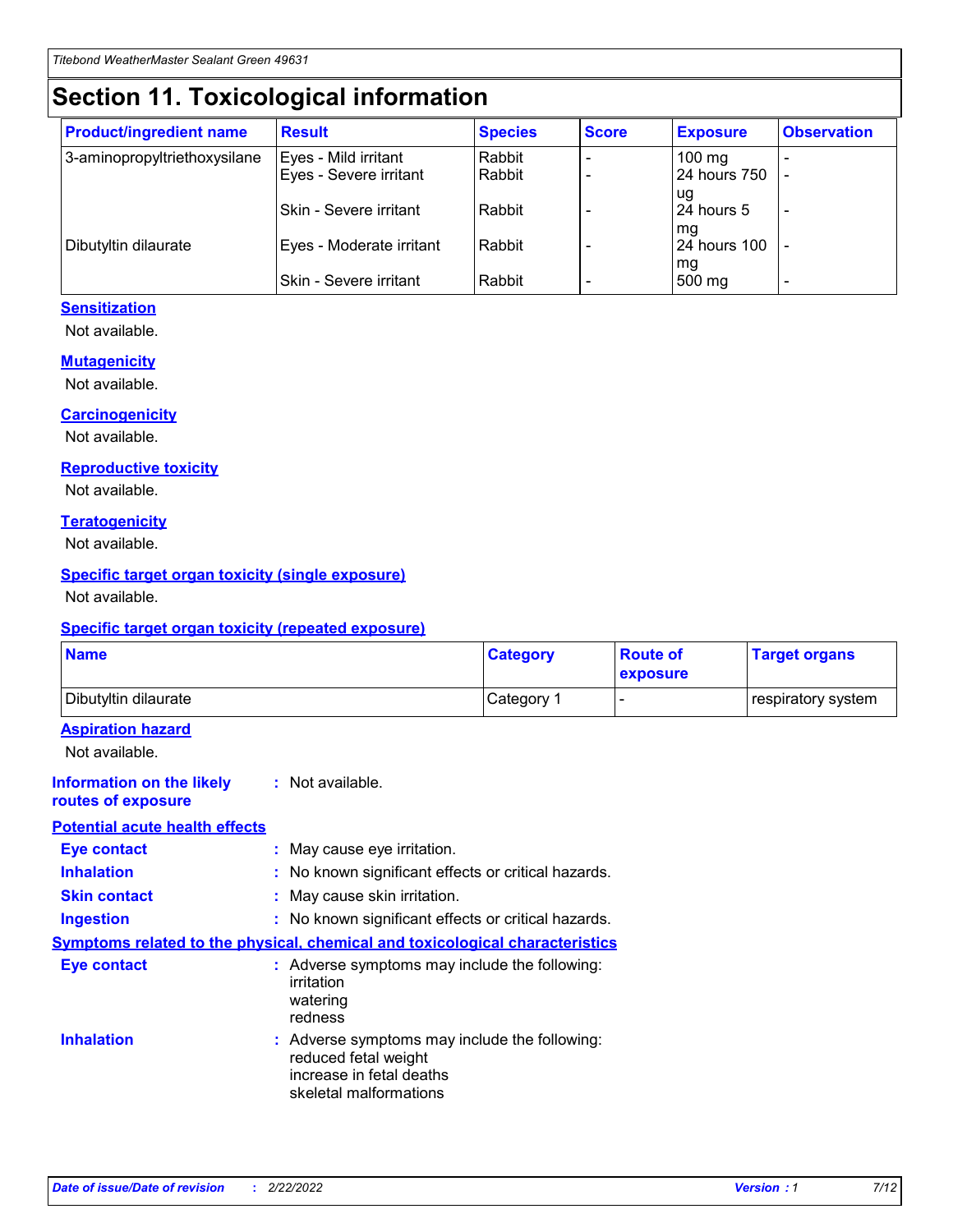# **Section 11. Toxicological information**

| <b>Skin contact</b>                     | : Adverse symptoms may include the following:<br>irritation<br>redness<br>reduced fetal weight<br>increase in fetal deaths<br>skeletal malformations |  |
|-----------------------------------------|------------------------------------------------------------------------------------------------------------------------------------------------------|--|
| <b>Ingestion</b>                        | : Adverse symptoms may include the following:<br>reduced fetal weight<br>increase in fetal deaths<br>skeletal malformations                          |  |
|                                         | Delayed and immediate effects and also chronic effects from short and long term exposure                                                             |  |
| <b>Short term exposure</b>              |                                                                                                                                                      |  |
| <b>Potential immediate</b><br>effects   | : Not available.                                                                                                                                     |  |
| <b>Potential delayed effects</b>        | : Not available.                                                                                                                                     |  |
| <b>Long term exposure</b>               |                                                                                                                                                      |  |
| <b>Potential immediate</b><br>effects   | : Not available.                                                                                                                                     |  |
| <b>Potential delayed effects</b>        | : Not available.                                                                                                                                     |  |
| <b>Potential chronic health effects</b> |                                                                                                                                                      |  |
| Not available.                          |                                                                                                                                                      |  |
| <b>General</b>                          | : Once sensitized, a severe allergic reaction may occur when subsequently exposed to<br>very low levels.                                             |  |
| <b>Carcinogenicity</b>                  | : No known significant effects or critical hazards.                                                                                                  |  |
| <b>Mutagenicity</b>                     | : No known significant effects or critical hazards.                                                                                                  |  |
| <b>Teratogenicity</b>                   | May damage the unborn child.                                                                                                                         |  |
| <b>Developmental effects</b>            | : No known significant effects or critical hazards.                                                                                                  |  |
| <b>Fertility effects</b>                | May damage fertility.                                                                                                                                |  |
| <b>Numerical measures of toxicity</b>   |                                                                                                                                                      |  |
| <b>Acute toxicity estimates</b>         |                                                                                                                                                      |  |
| الملحلة والمستنصر بالمسلط               |                                                                                                                                                      |  |

Not available.

## **Section 12. Ecological information**

#### **Toxicity**

| <b>Product/ingredient name</b> | <b>Result</b>                     | <b>Species</b>                       | <b>Exposure</b> |
|--------------------------------|-----------------------------------|--------------------------------------|-----------------|
| Dibutyltin dilaurate           | Chronic EC10 > 2 mg/l Fresh water | Algae - Scenedesmus<br>I subspicatus | l 96 hours      |

### **Persistence and degradability**

| <b>Product/ingredient name</b> | <b>Test</b>                                                                    | <b>Result</b>  |                   | <b>Dose</b> | <b>Inoculum</b>         |
|--------------------------------|--------------------------------------------------------------------------------|----------------|-------------------|-------------|-------------------------|
| Dibutyltin dilaurate           | OECD 301F<br>Ready<br>Biodegradability -<br>Manometric<br>Respirometry<br>Test | 23 % - 28 days |                   |             |                         |
| <b>Product/ingredient name</b> | <b>Aquatic half-life</b>                                                       |                | <b>Photolysis</b> |             | <b>Biodegradability</b> |
| Dibutyltin dilaurate           |                                                                                |                |                   |             | Inherent                |

### **Bioaccumulative potential**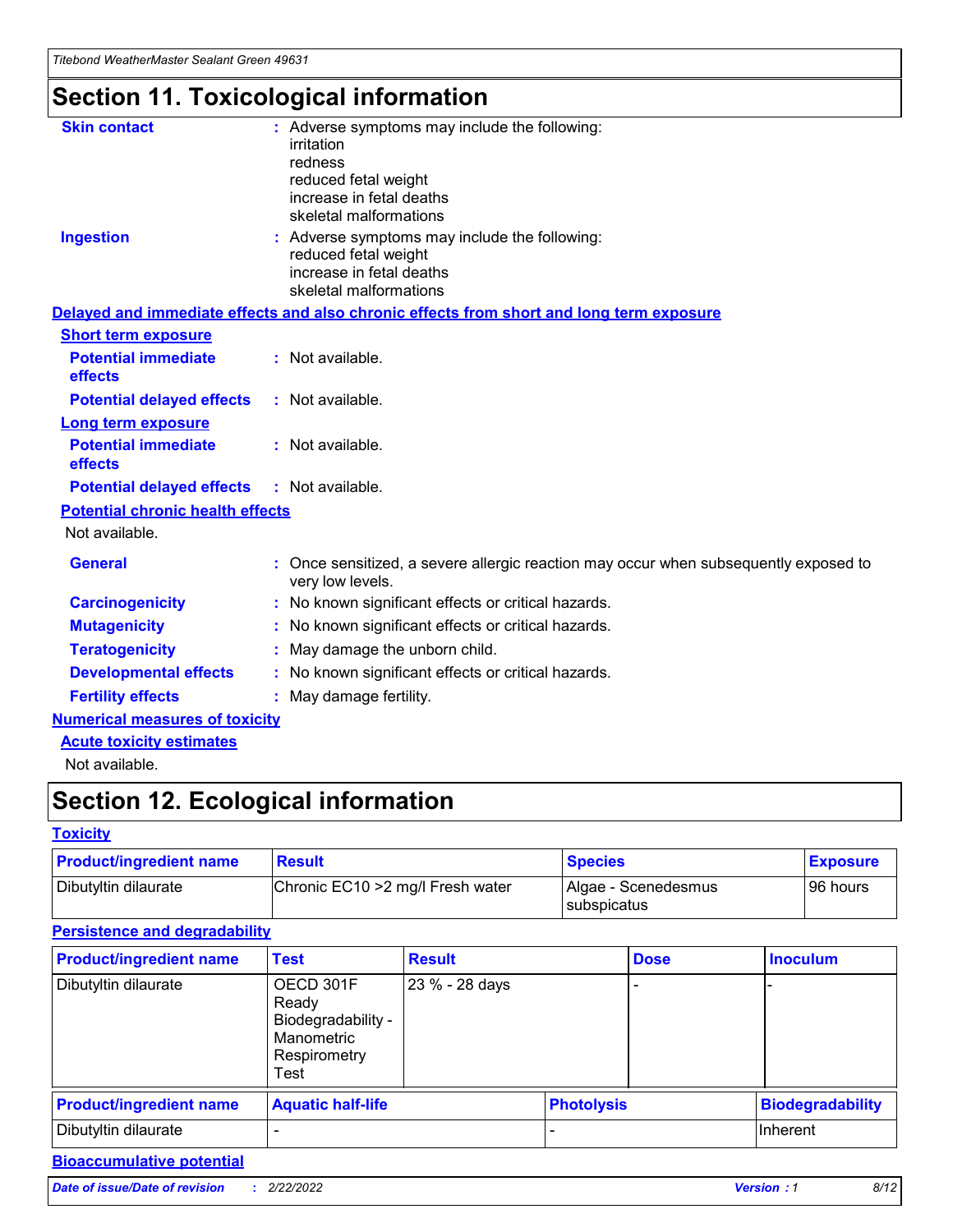## **Section 12. Ecological information**

| <b>Product/ingredient name</b> | $LoaPow$ | <b>BCF</b> | <b>Potential</b> |
|--------------------------------|----------|------------|------------------|
| 3-aminopropyltriethoxysilane   | 1.7      | 3.4        | low              |
| Dibutyltin dilaurate           | 4.44     | 2.91       | low              |

#### **Mobility in soil**

| <i></i>                                                       |                                                     |
|---------------------------------------------------------------|-----------------------------------------------------|
| <b>Soil/water partition</b><br>coefficient (K <sub>oc</sub> ) | : Not available.                                    |
| <b>Other adverse effects</b>                                  | : No known significant effects or critical hazards. |

### **Section 13. Disposal considerations**

**Disposal methods :**

The generation of waste should be avoided or minimized wherever possible. Disposal of this product, solutions and any by-products should at all times comply with the requirements of environmental protection and waste disposal legislation and any regional local authority requirements. Dispose of surplus and non-recyclable products via a licensed waste disposal contractor. Waste should not be disposed of untreated to the sewer unless fully compliant with the requirements of all authorities with jurisdiction. Waste packaging should be recycled. Incineration or landfill should only be considered when recycling is not feasible. This material and its container must be disposed of in a safe way. Care should be taken when handling emptied containers that have not been cleaned or rinsed out. Empty containers or liners may retain some product residues. Avoid dispersal of spilled material and runoff and contact with soil, waterways, drains and sewers.

## **Section 14. Transport information**

|                                      | <b>DOT</b><br><b>Classification</b> | <b>TDG</b><br><b>Classification</b> | <b>Mexico</b><br><b>Classification</b> | <b>ADR/RID</b>               | <b>IMDG</b>    | <b>IATA</b>    |
|--------------------------------------|-------------------------------------|-------------------------------------|----------------------------------------|------------------------------|----------------|----------------|
| <b>UN number</b>                     | Not regulated.                      | Not regulated.                      | Not regulated.                         | Not regulated.               | Not regulated. | Not regulated. |
| <b>UN proper</b><br>shipping name    |                                     |                                     |                                        |                              |                |                |
| <b>Transport</b><br>hazard class(es) | $\blacksquare$                      | $\overline{\phantom{0}}$            | $\overline{\phantom{a}}$               | $\qquad \qquad \blacksquare$ | $\blacksquare$ | $\blacksquare$ |
| <b>Packing group</b>                 | $\overline{\phantom{a}}$            | -                                   |                                        | -                            |                | -              |
| <b>Environmental</b><br>hazards      | No.                                 | No.                                 | No.                                    | No.                          | No.            | No.            |

## **Section 15. Regulatory information**

#### **U.S. Federal regulations**

#### **SARA 302/304**

#### **Composition/information on ingredients**

No products were found.

**SARA 304 RQ :** Not applicable.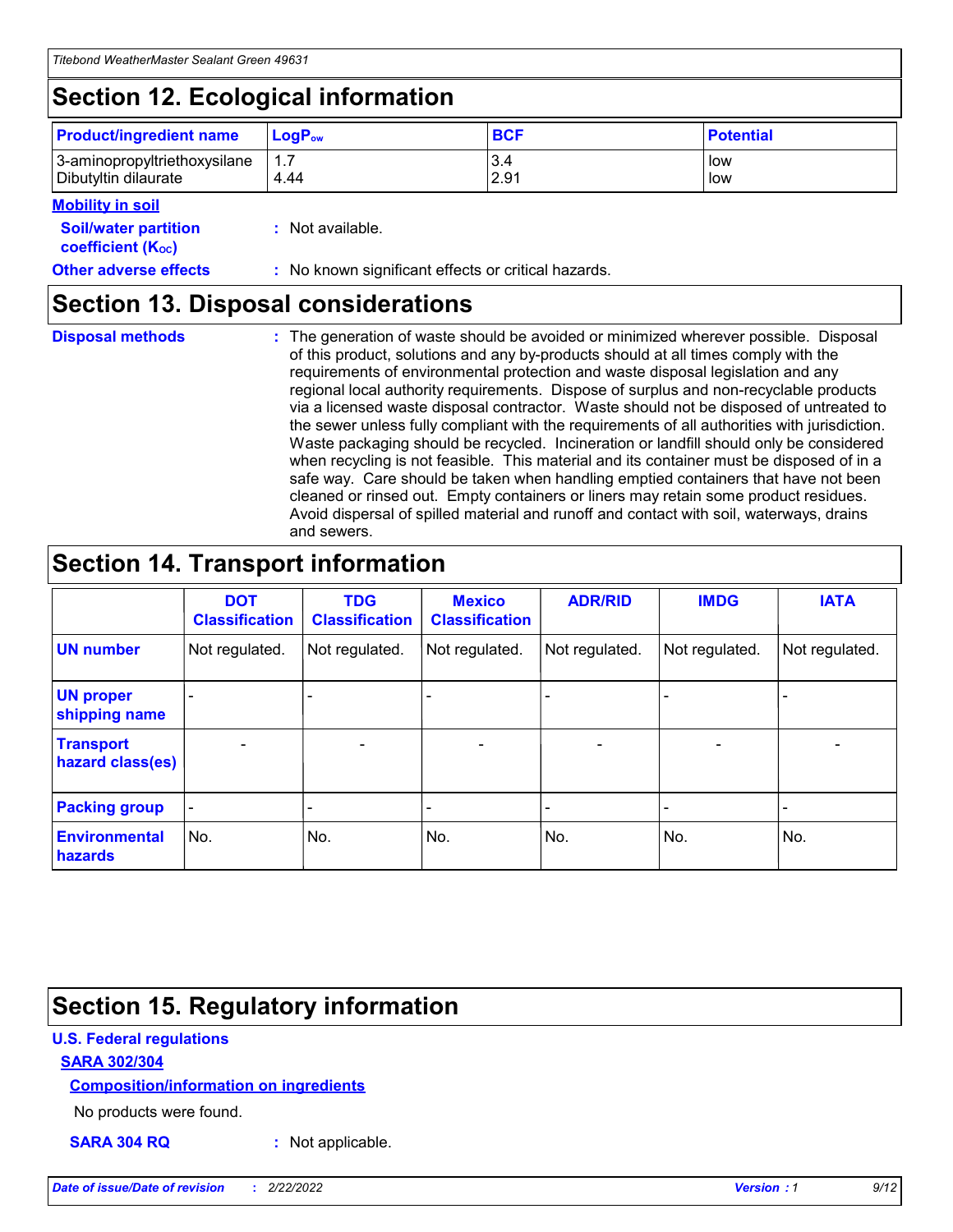## **Section 15. Regulatory information**

#### **SARA 311/312**

**Classification :** EYE IRRITATION - Category 2B SKIN SENSITIZATION - Category 1 TOXIC TO REPRODUCTION (Fertility) - Category 1B TOXIC TO REPRODUCTION (Unborn child) - Category 1B

#### **Composition/information on ingredients**

| <b>Name</b>                  | $\frac{9}{6}$ | <b>Classification</b>                                  |
|------------------------------|---------------|--------------------------------------------------------|
| 3-aminopropyltriethoxysilane | $\leq$ 3      | <b>FLAMMABLE LIQUIDS - Category 4</b>                  |
|                              |               | <b>ACUTE TOXICITY (oral) - Category 4</b>              |
|                              |               | SKIN IRRITATION - Category 2                           |
|                              |               | EYE IRRITATION - Category 2A                           |
| Dibutyltin dilaurate         | ≤0.3          | <b>ACUTE TOXICITY (oral) - Category 3</b>              |
|                              |               | SKIN CORROSION - Category 1C                           |
|                              |               | SERIOUS EYE DAMAGE - Category 1                        |
|                              |               | SKIN SENSITIZATION - Category 1                        |
|                              |               | <b>GERM CELL MUTAGENICITY - Category 2</b>             |
|                              |               | <b>TOXIC TO REPRODUCTION (Fertility) - Category 1B</b> |
|                              |               | TOXIC TO REPRODUCTION (Unborn child) - Category 1B     |
|                              |               | SPECIFIC TARGET ORGAN TOXICITY (REPEATED               |
|                              |               | EXPOSURE) (respiratory system) - Category 1            |

#### **State regulations**

| <b>Massachusetts</b> | : None of the components are listed. |
|----------------------|--------------------------------------|
| <b>New York</b>      | : None of the components are listed. |
| <b>New Jersey</b>    | : None of the components are listed. |
| <b>Pennsylvania</b>  | : None of the components are listed. |

#### **California Prop. 65**

**A** WARNING: This product can expose you to methanol, which is known to the State of California to cause birth defects or other reproductive harm. For more information go to www.P65Warnings.ca.gov.

| <b>Ingredient name</b> | No significant risk Maximum<br>level | acceptable dosage<br>level |
|------------------------|--------------------------------------|----------------------------|
| methanol               |                                      | Yes.                       |

#### **International regulations**

**Chemical Weapon Convention List Schedules I, II & III Chemicals** Not listed.

#### **Montreal Protocol**

Not listed.

**Stockholm Convention on Persistent Organic Pollutants**

Not listed.

### **UNECE Aarhus Protocol on POPs and Heavy Metals**

Not listed.

#### **Inventory list**

### **China :** All components are listed or exempted.

**United States TSCA 8(b) inventory :** All components are active or exempted.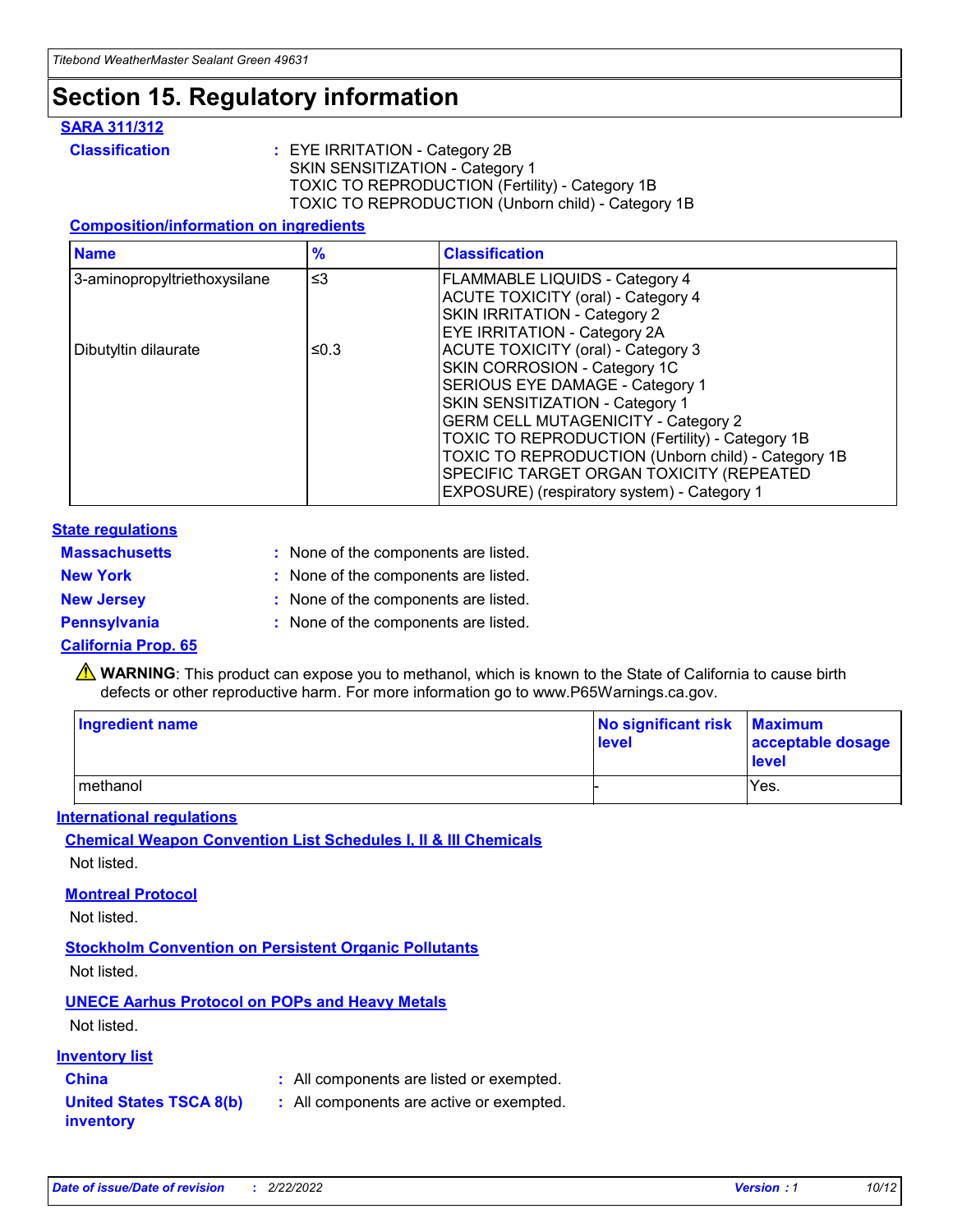## **Section 16. Other information**

**Hazardous Material Information System (U.S.A.)**



**Caution: HMIS® ratings are based on a 0-4 rating scale, with 0 representing minimal hazards or risks, and 4 representing significant hazards or risks. Although HMIS® ratings and the associated label are not required on SDSs or products leaving a facility under 29 CFR 1910.1200, the preparer may choose to provide them. HMIS® ratings are to be used with a fully implemented HMIS® program. HMIS® is a registered trademark and service mark of the American Coatings Association, Inc.**

**The customer is responsible for determining the PPE code for this material. For more information on HMIS® Personal Protective Equipment (PPE) codes, consult the HMIS® Implementation Manual.**

#### **National Fire Protection Association (U.S.A.)**



**Reprinted with permission from NFPA 704-2001, Identification of the Hazards of Materials for Emergency Response Copyright ©1997, National Fire Protection Association, Quincy, MA 02269. This reprinted material is not the complete and official position of the National Fire Protection Association, on the referenced subject which is represented only by the standard in its entirety.**

**Copyright ©2001, National Fire Protection Association, Quincy, MA 02269. This warning system is intended to be interpreted and applied only by properly trained individuals to identify fire, health and reactivity hazards of chemicals. The user is referred to certain limited number of chemicals with recommended classifications in NFPA 49 and NFPA 325, which would be used as a guideline only. Whether the chemicals are classified by NFPA or not, anyone using the 704 systems to classify chemicals does so at their own risk.**

#### **Procedure used to derive the classification**

| <b>Classification</b>                                                                                                                                                           |  |                                                                                                                                                                                                                                                                                                                                                                                                                                                                                                                                                                                 | <b>Justification</b>                                                     |
|---------------------------------------------------------------------------------------------------------------------------------------------------------------------------------|--|---------------------------------------------------------------------------------------------------------------------------------------------------------------------------------------------------------------------------------------------------------------------------------------------------------------------------------------------------------------------------------------------------------------------------------------------------------------------------------------------------------------------------------------------------------------------------------|--------------------------------------------------------------------------|
| <b>EYE IRRITATION - Category 2B</b><br>SKIN SENSITIZATION - Category 1<br>TOXIC TO REPRODUCTION (Fertility) - Category 1B<br>TOXIC TO REPRODUCTION (Unborn child) - Category 1B |  |                                                                                                                                                                                                                                                                                                                                                                                                                                                                                                                                                                                 | Expert judgment<br>Expert judgment<br>Expert judgment<br>Expert judgment |
| <b>History</b>                                                                                                                                                                  |  |                                                                                                                                                                                                                                                                                                                                                                                                                                                                                                                                                                                 |                                                                          |
| <b>Date of printing</b>                                                                                                                                                         |  | : 4/22/2022                                                                                                                                                                                                                                                                                                                                                                                                                                                                                                                                                                     |                                                                          |
| Date of issue/Date of<br>revision                                                                                                                                               |  | : 2/22/2022                                                                                                                                                                                                                                                                                                                                                                                                                                                                                                                                                                     |                                                                          |
| Date of previous issue                                                                                                                                                          |  | : No previous validation                                                                                                                                                                                                                                                                                                                                                                                                                                                                                                                                                        |                                                                          |
| <b>Version</b>                                                                                                                                                                  |  | $\therefore$ 1                                                                                                                                                                                                                                                                                                                                                                                                                                                                                                                                                                  |                                                                          |
| <b>Key to abbreviations</b>                                                                                                                                                     |  | $\therefore$ ATE = Acute Toxicity Estimate<br><b>BCF</b> = Bioconcentration Factor<br>GHS = Globally Harmonized System of Classification and Labelling of Chemicals<br>IATA = International Air Transport Association<br><b>IBC</b> = Intermediate Bulk Container<br><b>IMDG = International Maritime Dangerous Goods</b><br>LogPow = logarithm of the octanol/water partition coefficient<br>MARPOL = International Convention for the Prevention of Pollution From Ships, 1973<br>as modified by the Protocol of 1978. ("Marpol" = marine pollution)<br>$UN = United Nations$ |                                                                          |